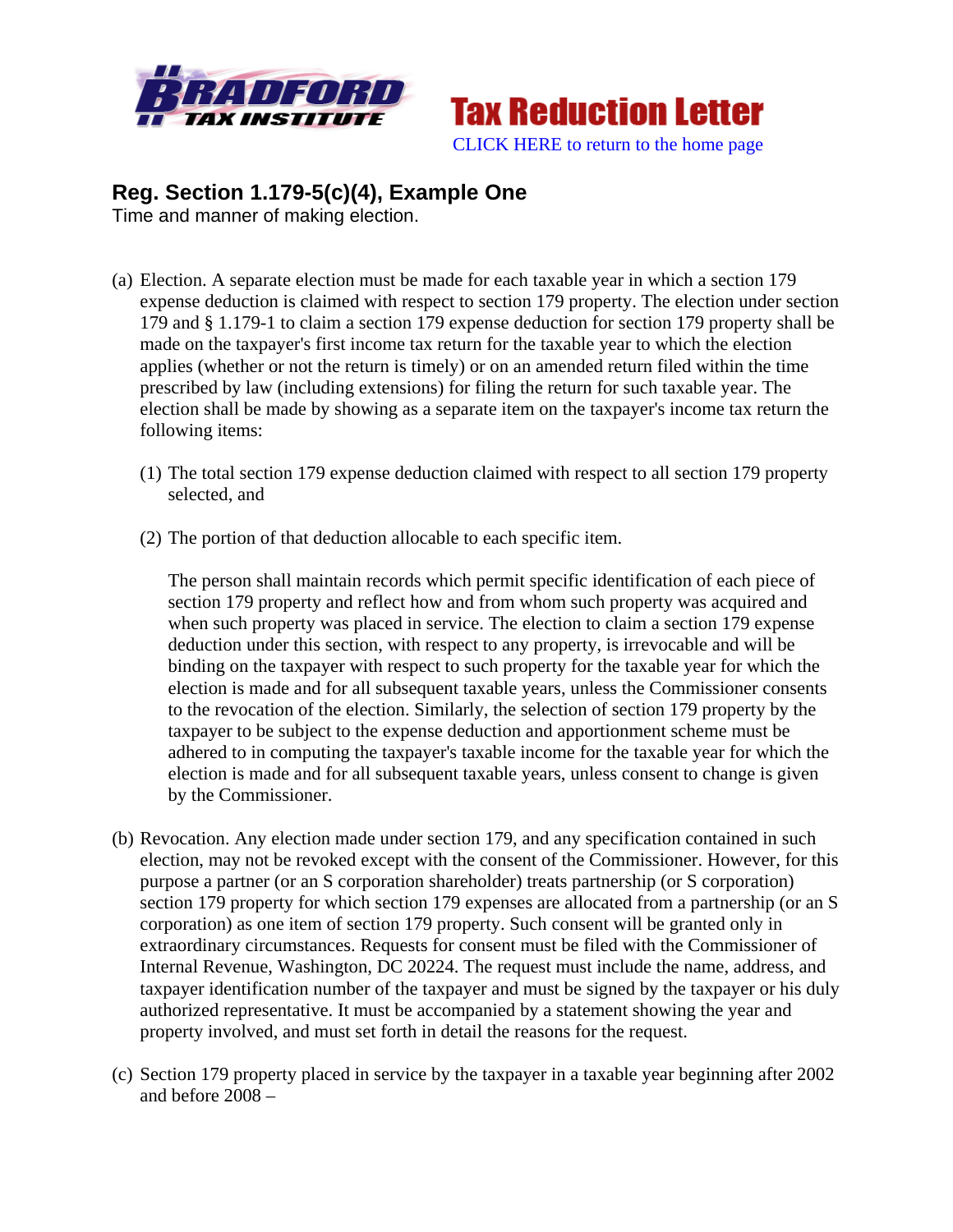- (1) In general. For any taxable year beginning after 2002 and before 2008, a taxpayer is permitted to make or revoke an election under section 179 without the consent of the Commissioner on an amended Federal tax return for that taxable year. This amended return must be filed within the time prescribed by law for filing an amended return for such taxable year.
- (2) Election
	- (i) In general. For any taxable year beginning after 2002 and before 2008, a taxpayer is permitted to make an election under section 179 on an amended Federal tax return for that taxable year without the consent of the Commissioner. Thus, the election under section 179 and § 1.179-1 to claim a section 179 expense deduction for section 179 property may be made on an amended Federal tax return for the taxable year to which the election applies. The amended Federal tax return must include the adjustment to taxable income for the section 179 election and any collateral adjustments to taxable income or to the tax liability (for example, the amount of depreciation allowed or allowable in that taxable year for the item of section 179 property to which the election pertains). Such adjustments must also be made on amended Federal tax returns for any affected succeeding taxable years.
	- (ii) Specifications of elections. Any election under section 179 must specify the items of section 179 property and the portion of the cost of each such item to be taken into account under section  $179(a)$ . Any election under section 179 must comply with the specification requirements of section  $179(c)(1)(A)$ , § 1.179-1(b), and § 1.179-5(a). If a taxpayer elects to expense only a portion of the cost basis of an item of section 179 property for a taxable year beginning after 2002 and before 2008 (or did not elect to expense any portion of the cost basis of the item of section 179 property), the taxpayer is permitted to file an amended Federal tax return for that particular taxable year and increase the portion of the cost of the item of section 179 property to be taken into account under section 179(a) (or elect to expense any portion of the cost basis of the item of section 179 property if no prior election was made) without the consent of the Commissioner. Any such increase in the amount expensed under section 179 is not deemed to be a revocation of the prior election for that particular taxable year.

## (3) Revocation –

(i) In general. Section  $179(c)(2)$  permits the revocation of an entire election or specification, or a portion of the selected dollar amount of a specification. The term specification in section  $179(c)(2)$  refers to both the selected specific item of section 179 property subject to a section 179 election and the selected dollar amount allocable to the specific item of section 179 property. Any portion of the cost basis of an item of section 179 property subject to an election under section 179 for a taxable year beginning after 2002 and before 2008 may be revoked by the taxpayer without the consent of the Commissioner by filing an amended Federal tax return for that particular taxable year. The amended Federal tax return must include the adjustment to taxable income for the section 179 revocation and any collateral adjustments to taxable income or to the tax liability (for example, allowable depreciation in that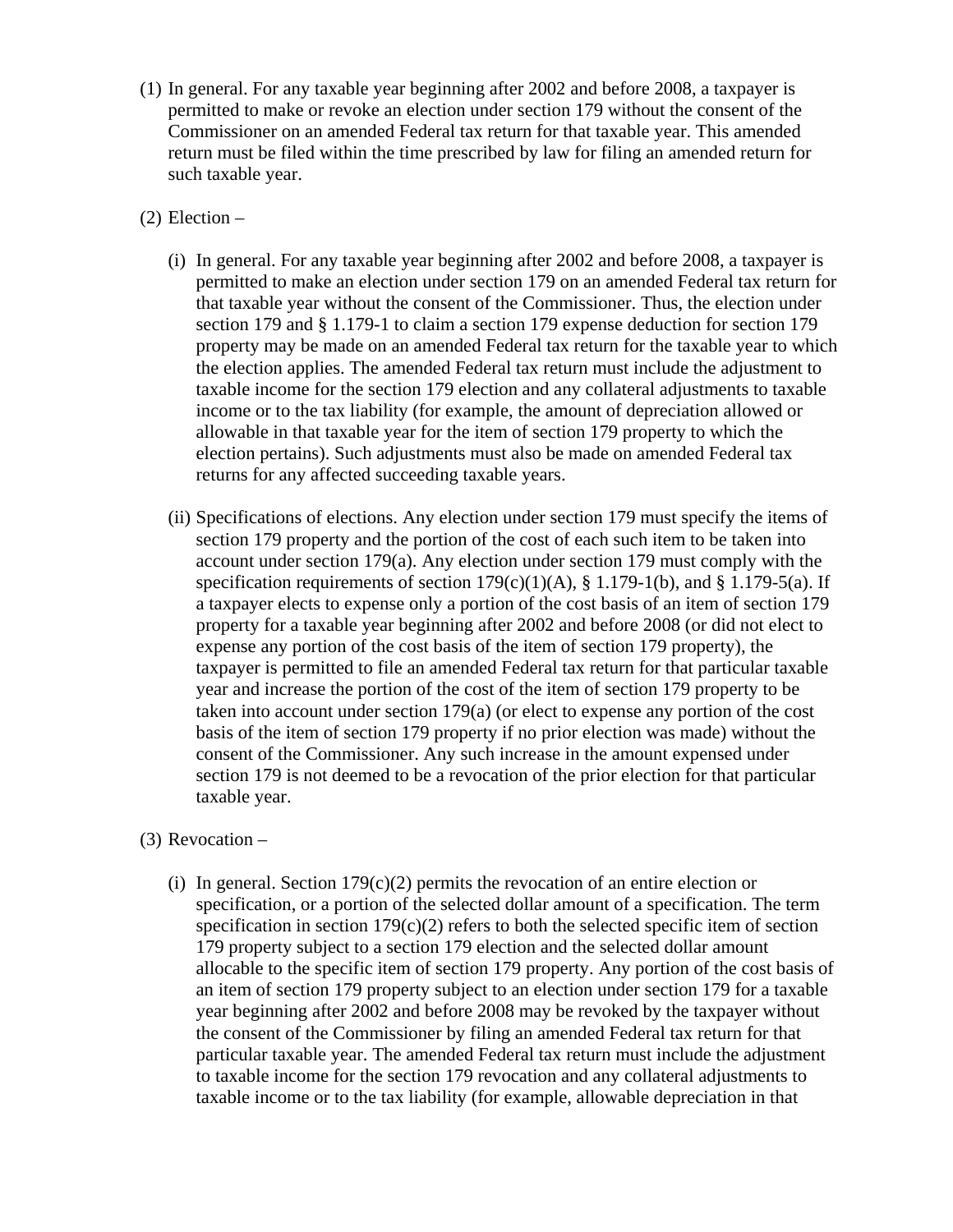taxable year for the item of section 179 property to which the revocation pertains). Such adjustments must also be made on amended Federal tax returns for any affected succeeding taxable years. Reducing or eliminating a specified dollar amount for any item of section 179 property with respect to any taxable year beginning after 2002 and before 2008 results in a revocation of that specified dollar amount.

(ii) Effect of revocation. Such revocation, once made, shall be irrevocable. If the selected dollar amount reflects the entire cost of the item of section 179 property subject to the section 179 election, a revocation of the entire selected dollar amount is treated as a revocation of the section 179 election for that item of section 179 property and the taxpayer is unable to make a new section 179 election with respect to that item of property. If the selected dollar amount is a portion of the cost of the item of section 179 property, revocation of a selected dollar amount shall be treated as a revocation of only that selected dollar amount. The revoked dollars cannot be the subject of a new section 179 election for the same item of property.

(4) Examples. The following examples illustrate the rules of this paragraph (c):

Example 1. Taxpayer, a sole proprietor, owns and operates a jewelry store. During 2003, Taxpayer purchased and placed in service two items of section 179 property -- a cash register costing \$4,000 (5-year MACRS property) and office furniture costing \$10,000 (7-year MACRS property). On his 2003 Federal tax return filed on April 15, 2004, Taxpayer elected to expense under section 179 the full cost of the cash register and, with respect to the office furniture, claimed the depreciation allowable. In November 2004, Taxpayer determines it would have been more advantageous to have made an election under section 179 to expense the full cost of the office furniture rather than the cash register. Pursuant to paragraph  $(c)(1)$ of this section, Taxpayer is permitted to file an amended Federal tax return for 2003 revoking the section 179 election for the cash register, claiming the depreciation allowable in 2003 for the cash register, and making an election to expense under section 179 the cost of the office furniture. The amended return must include an adjustment for the depreciation previously claimed in 2003 for the office furniture, an adjustment for the depreciation allowable in 2003 for the cash register, and any other collateral adjustments to taxable income or to the tax liability. In addition, once Taxpayer revokes the section 179 election for the entire cost basis of the cash register, Taxpayer can no longer expense under section 179 any portion of the cost of the cash register.

Example 2. Taxpayer, a sole proprietor, owns and operates a machine shop that does specialized repair work on industrial equipment. During 2003, Taxpayer purchased and placed in service one item of section 179 property -- a milling machine costing \$135,000. On Taxpayer's 2003 Federal tax return filed on April 15, 2004, Taxpayer elected to expense under section 179 \$5,000 of the cost of the milling machine and claimed allowable depreciation on the remaining cost. Subsequently, Taxpayer determines it would have been to Taxpayer's advantage to have elected to expense \$100,000 of the cost of the milling machine on Taxpayer's 2003 Federal tax return. In November 2004, Taxpayer files an amended Federal tax return for 2003, increasing the amount of the cost of the milling machine that is to be taken into account under section 179(a) to \$100,000, decreasing the depreciation allowable in 2003 for the milling machine, and making any other collateral adjustments to taxable income or to the tax liability. Pursuant to paragraph  $(c)(2)(ii)$  of this section, increasing the amount of the cost of the milling machine to be taken into account under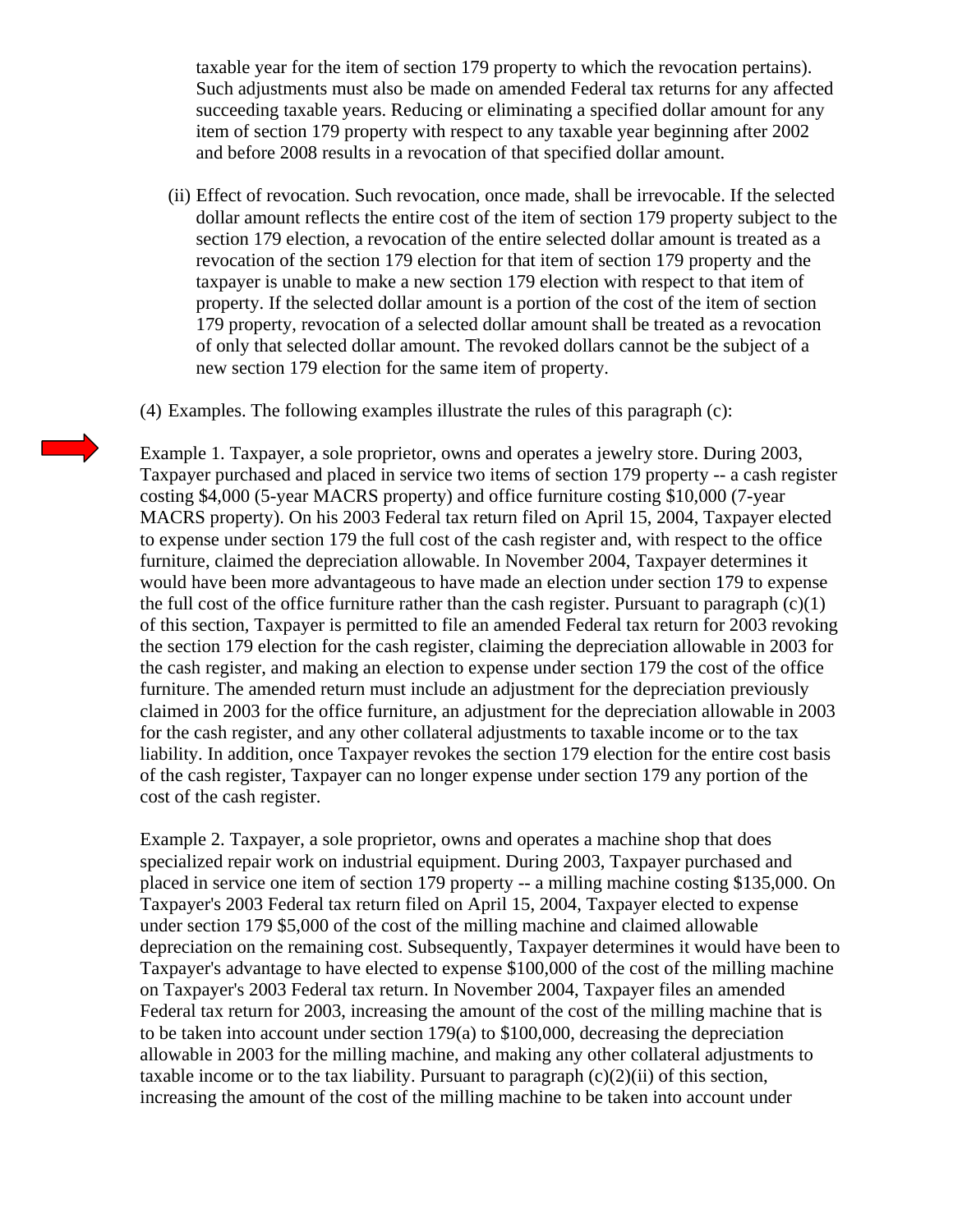section 179(a) supplements the portion of the cost of the milling machine that was already taken into account by the original section 179 election made on the 2003 Federal tax return and no revocation of any specification with respect to the milling machine has occurred.

Example 3. Taxpayer, a sole proprietor, owns and operates a real estate brokerage business located in a rented storefront office. During 2003, Taxpayer purchases and places in service two items of section 179 property -- a laptop computer costing \$2,500 and a desktop computer costing \$1,500. On Taxpayer's 2003 Federal tax return filed on April 15, 2004, Taxpayer elected to expense under section 179 the full cost of the laptop computer and the full cost of the desktop computer. Subsequently, Taxpayer determines it would have been to Taxpayer's advantage to have originally elected to expense under section 179 only \$1,500 of the cost of the laptop computer on Taxpayer's 2003 Federal tax return. In November 2004, Taxpayer files an amended Federal tax return for 2003 reducing the amount of the cost of the laptop computer that was taken into account under section 179(a) to \$1,500, claiming the depreciation allowable in 2003 on the remaining cost of \$1,000 for that item, and making any other collateral adjustments to taxable income or to the tax liability. Pursuant to paragraph  $(c)(3)(ii)$  of this section, the \$1,000 reduction represents a revocation of a portion of the selected dollar amount and no portion of those revoked dollars may be the subject of a new section 179 election for the laptop computer.

Example 4. Taxpayer, a sole proprietor, owns and operates a furniture making business. During 2003, Taxpayer purchases and places in service one item of section 179 property -- an industrial-grade cabinet table saw costing \$5,000. On Taxpayer's 2003 Federal tax return filed on April 15, 2004, Taxpayer elected to expense under section 179 \$3,000 of the cost of the saw and, with respect to the remaining \$2,000 of the cost of the saw, claimed the depreciation allowable. In November 2004, Taxpayer files an amended Federal tax return for 2003 revoking the selected \$3,000 amount for the saw, claiming the depreciation allowable in 2003 on the \$3,000 cost of the saw, and making any other collateral adjustments to taxable income or to the tax liability. Subsequently, in December 2004, Taxpayer files a second amended Federal tax return for 2003 selecting a new dollar amount of \$2,000 for the saw, including an adjustment for the depreciation previously claimed in 2003 on the \$2,000, and making any other collateral adjustments to taxable income or to the tax liability. Pursuant to paragraph  $(c)(2)(ii)$  of this section, Taxpayer is permitted to select a new selected dollar amount to expense under section 179 encompassing all or a part of the initially non-elected portion of the cost of the elected item of section 179 property. However, no portion of the revoked \$3,000 may be the subject of a new section 179 dollar amount selection for the saw. In December 2005, Taxpayer files a third amended Federal tax return for 2003 revoking the entire selected \$2,000 amount with respect to the saw, claiming the depreciation allowable in 2003 for the \$2,000, and making any other collateral adjustments to taxable income or to the tax liability. Because Taxpayer elected to expense, and subsequently revoke, the entire cost basis of the saw, the section 179 election for the saw has been revoked and Taxpayer is unable to make a new section 179 election with respect to the saw.

(d) Election or revocation must not be made in any other manner. Any election or revocation specified in this section must be made in the manner prescribed in paragraphs (a), (b), and (c) of this section. Thus, this election or revocation must not be made by the taxpayer in any other manner (for example, an election or a revocation of an election cannot be made through a request under section 446(e) to change the taxpayer's method of accounting), except as